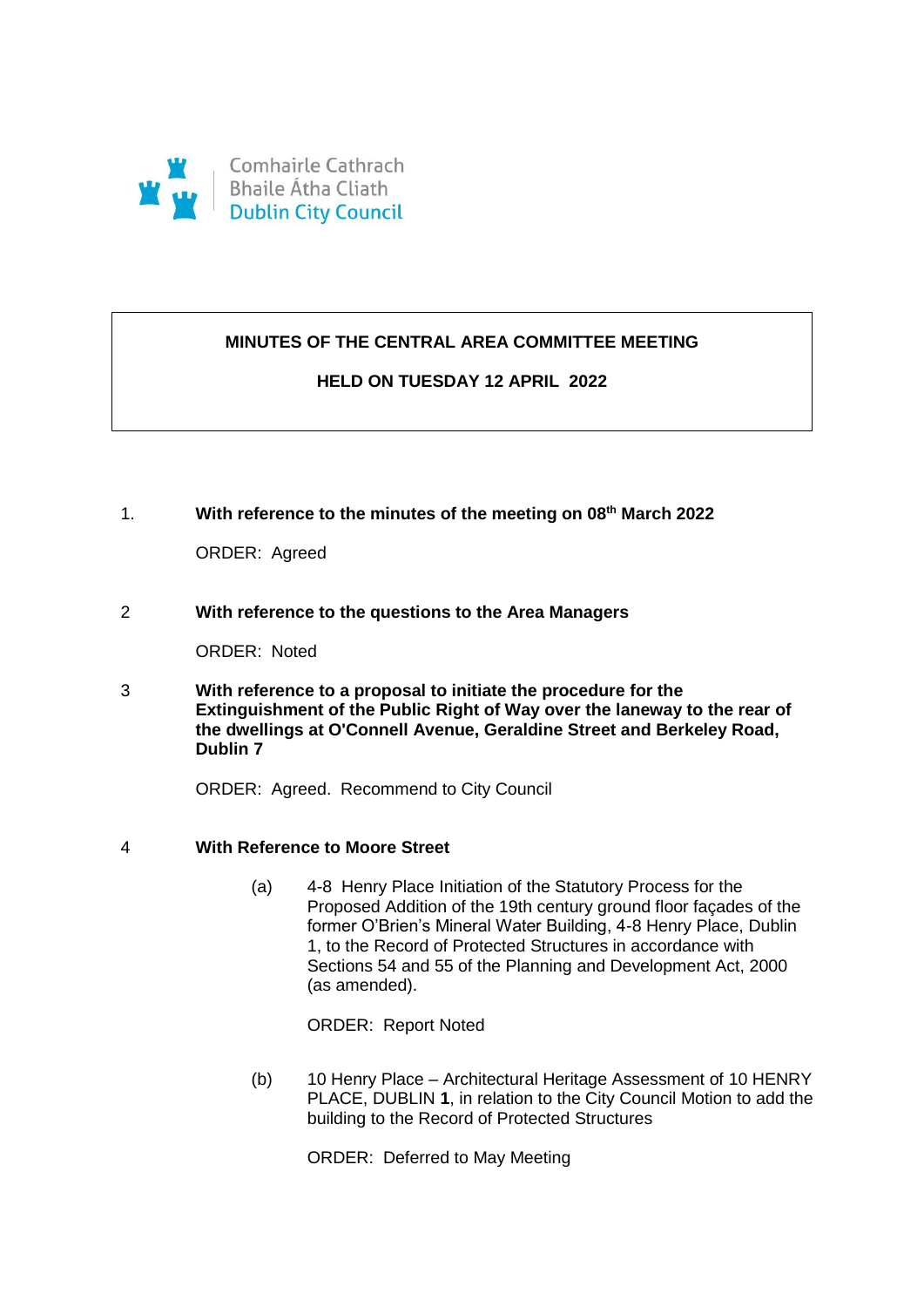(c) Initiation of the Statutory Process for the Proposed Addition of the ground floor façades to Henry Place and Moore Lane of 17/18 Henry Place (former Bottling Stores), Dublin 1, to the Record of Protected Structures in accordance with Sections 54 and 55 of the Planning and Development Act, 2000 (as amended).

ORDER: Report Noted

(d) Initiation of the Statutory Process for the Proposed Addition of 10 Moore Street, Dublin 1, to the Record of Protected Structures in accordance with Sections 54 and 55 of the Planning and Development Act, 2000 (as amended).

ORDER: Report Noted

(e) Initiation of the Statutory Process for the Proposed Addition of 20/21 Moore Street, Dublin 1, to the Record of Protected Structures in accordance with Sections 54 and 55 of the Planning and Development Act, 2000 (as amended).

ORDER: Report Noted

(f) Architectural Heritage Assessment of 11 Moore Street, Dublin 1, in relation to the City Council Motion to add the terrace at 10-25 Moore Street to the Record of Protected Structures

ORDER: Deferred to May Meeting

(g) Initiation of the Statutory Process for the Proposed Addition of the two-storey historic brick party wall (only) on the north side of 12 Moore Street, Dublin 1, to the Record of Protected Structures in accordance with Sections 54 and 55 of the Planning and Development Act, 2000 (as amended).

ORDER: Report Noted

(h) Initiation of the Statutory Process for the Proposed Addition of the historic two-storey historic brick party walls (only) to the north and south sides of 13 Moore Street, Dublin 1, to the Record of Protected Structures in accordance with Sections 54 and 55 of the Planning and Development Act, 2000 (as amended).

ORDER: Report Noted

(i) Architectural Heritage Assessment of 18 Moore Street, Dublin 1, in relation to the City Council Motion to add the terrace at 10-25 Moore Street to the Record of Protected Structures

ORDER: Deferred to May Meeting

(j) Architectural Heritage Assessment of 19 Moore Street, Dublin 1**,** in relation to the City Council Motion to add the terrace at 10-25 Moore Street to the Record of Protected Structures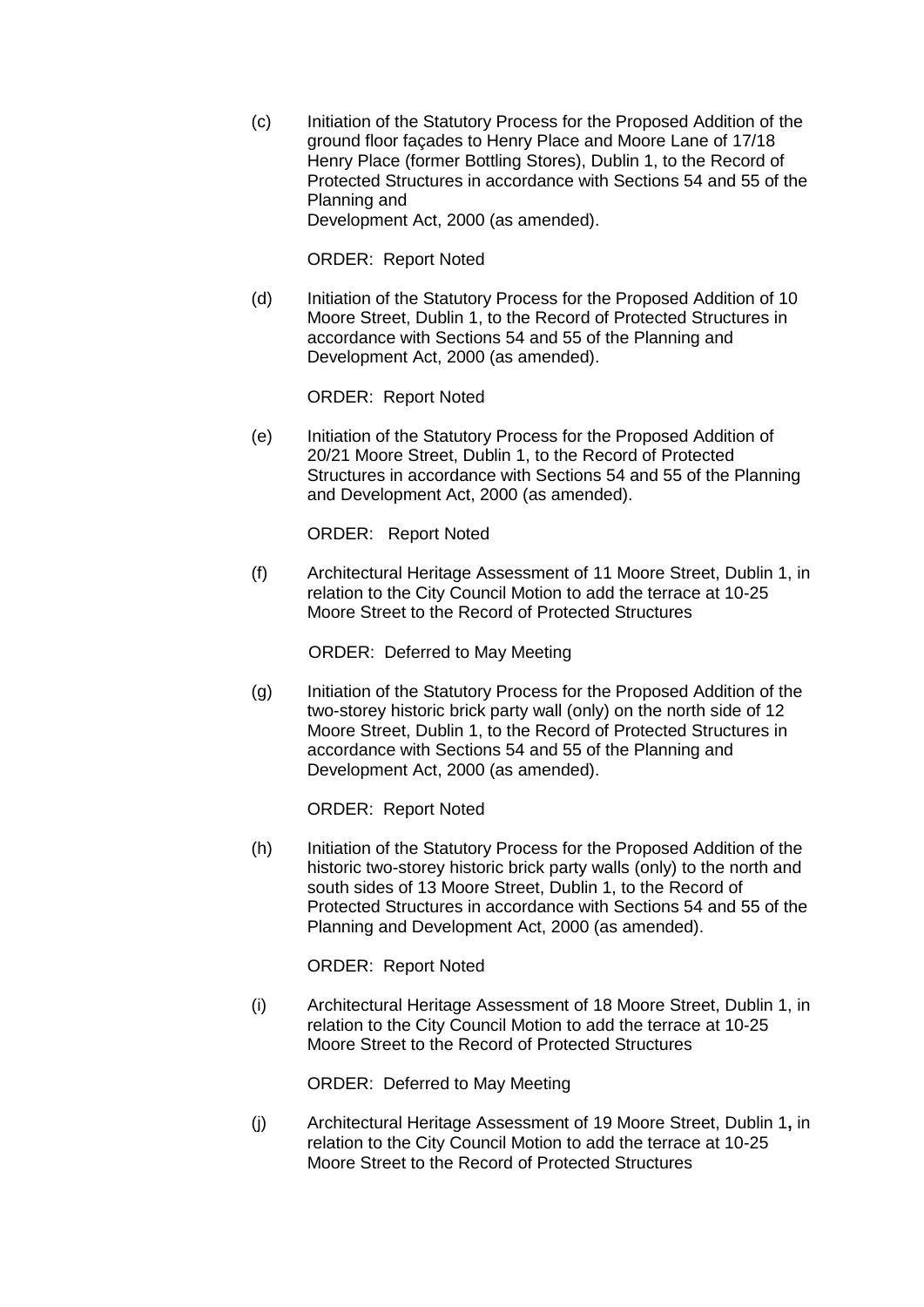ORDER: Deferred to May Meeting

(k) Architectural Heritage Assessment of 22/23 Moore Street, Dublin 1**,** in relation to the City Council Motion to add the terrace at 10-25 Moore Street to the Record of Protected Structures

ORDER: Deferred to May Meeting

(l) Architectural Heritage Assessment of Nos. 24/25 Moore Street, Dublin 1, in relation to the City Council Motion to add the terrace at 10-25 Moore Street to the Record of Protected Structures

ORDER: Deferred to May Meeting

5 **With reference to the proposed disposal of the Council's freehold interest in the property known as 62-66 Fassaugh Avenue, Dublin 7** 

ORDER: Deferred

# 6 **With reference to the Traffic Advisory Group minutes**

ORDER: Report noted

7 **With reference to Public Domain**

ORDER: Report noted

8 **With reference to the Cabra/Glasnevin Area Report** 

ORDER: Report noted

9 **With reference to Housing Matters in the Central Area** 

ORDER: Report noted

10 **With reference to Community Development Matters in the Central Area** 

ORDER: Report noted

11 **With reference to Sports in the Central Area** 

ORDER: Report Noted

12 **With reference to the North East Inner City Initiative** 

ORDER: Report Noted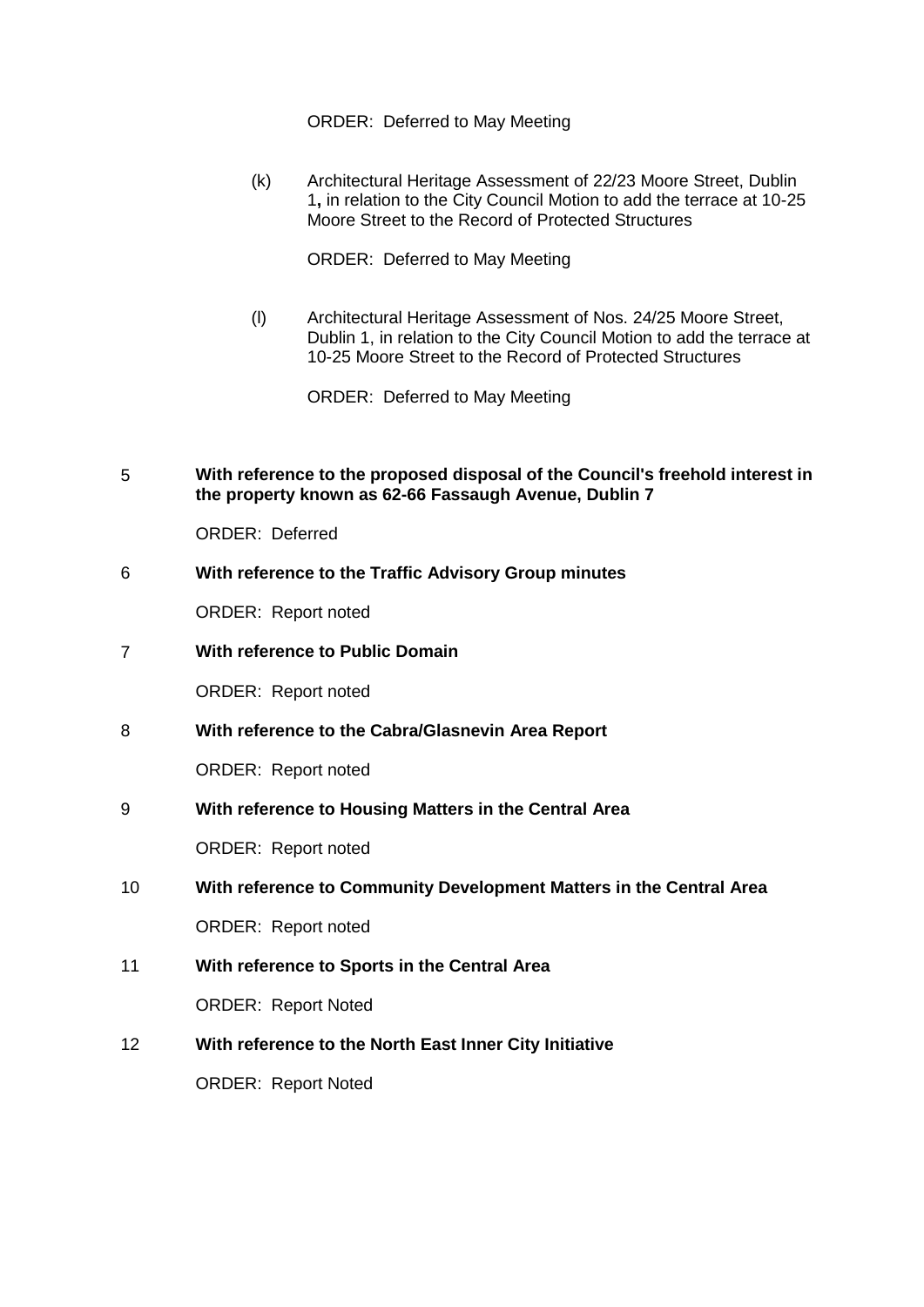# 13 **With reference to membership of The C2CC Consultative Forum**

ORDER: Noted

# 14 **With Reference to Pelletstown Taking in Charge**

ORDER: Noted

15 With reference to Motions to the Area Managers

The following Emergency Motion to the Area Manager was tabled.

# **Emergeny Motion in the Name of Councillor Janice Boylan**

This Area Committee expresses deep concern at the decision by An Bord Pleanala to clear the way for the Bartra to sell hundreds of apartments on the O'Devaney site to cuckoo funds.The Central Area Committee urges City Council to rescind the contract with Bartra and will present an alternative plan for the O'Devaney Gardens site to the full City Council as soon as possible with Dublin City Council as the lead developer. This will ensure that the site delivers 100% Council and affordable housing.

ORDER: Agreed

The following motions to the Area Manager were tabled

# **Item 1**

# **Motion in the name of Councillor Eimer McCormack and Councillor Colm O'Rourke**

That this Central Area Committee call on Dublin City Council not to dispose of the land on Bannow Road designated for Affordable Housing to TII or any other entity and to commence construction of affordable homes on the site without further delay.

ORDER: Agreed

# **Item 2**

# **Motion in the name of Councillor Declan Meenagh**

That this Central Area Committee invite the Dublin Childcare Committee to speak to the Central Area Committee about their work and to update us on the Child Care situation in the Central Area.

ORDER: Agreed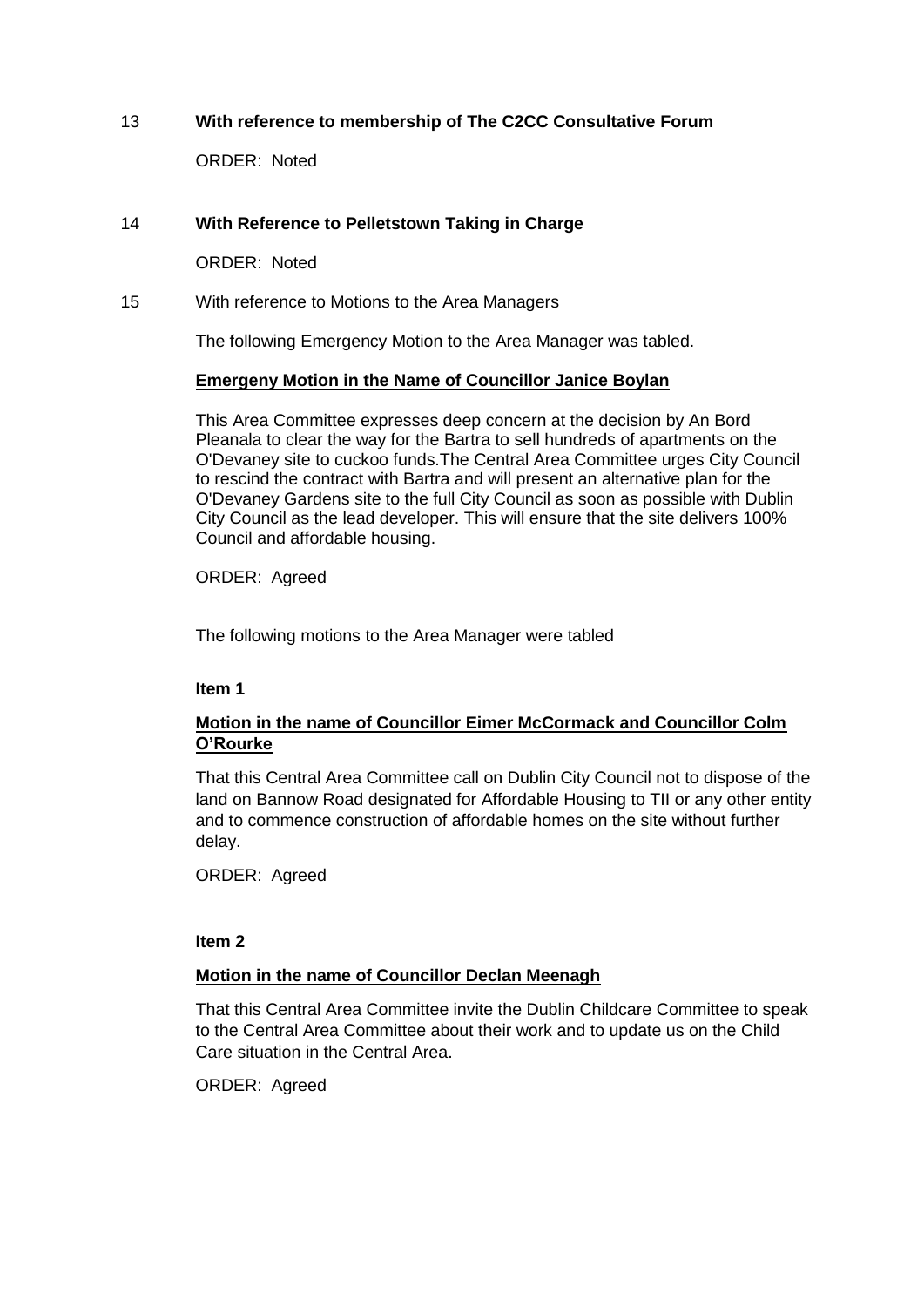### **Item 3**

# **Motion in the name of Councillor Joe Costello**

That this Central Area Committee requests that an architectural and engineering report be carried out to determine whether Marmion Court and Queen Street Flats complex requires regeneration, considering the extensive maintenance issues revealed in the Dublin Inquirer's Freedom of Information application in March 2022.

ORDER: Agreed

## **Item 4**

# **Motion in the name of Councillor Janet Horner**

That this Central Area Committee calls on Grangegorman Development Agency to work with DCC and the NCBI to conduct an accessibility audit of the Broadstone plaza

ORDER: Agreed

**Item 5**

## **Motion in the name of Councillor Janet Horner**

That this Central Area Committee request that TII provide updates to Councillors in advance of any anticipated closures of the Port Tunnel

ORDER: Agreed

#### **Item 6**

# **Motion in the name of Councillor Nial Ring**

That this Central Area Committee facilitate a 15 minute presentation to us by the Healthy Communities Project Coordinator for the North Inner City which will brief the committee members on the work of the project in the area.

#### ORDER: Agreed

**Item 7**

# **Motion in the names of Councillors Nial Ring, Christy Burke and Cieran Perry**

That this Central Area Committee welcomes the announcement of the Government decision to locate a national centre for research and remembrance on site of the former Magdalene Laundry on Sean MacDermott Street, which will honour all those who were resident in mother and baby homes, industrial schools, reformatories, Magdalene laundries and related institutions.

In noting the inclusiveness of the proposed centre, this committee requests that Dublin City Council ensures that, given its ownership of the site, all stakeholders will be involved at all stages of the development through a government led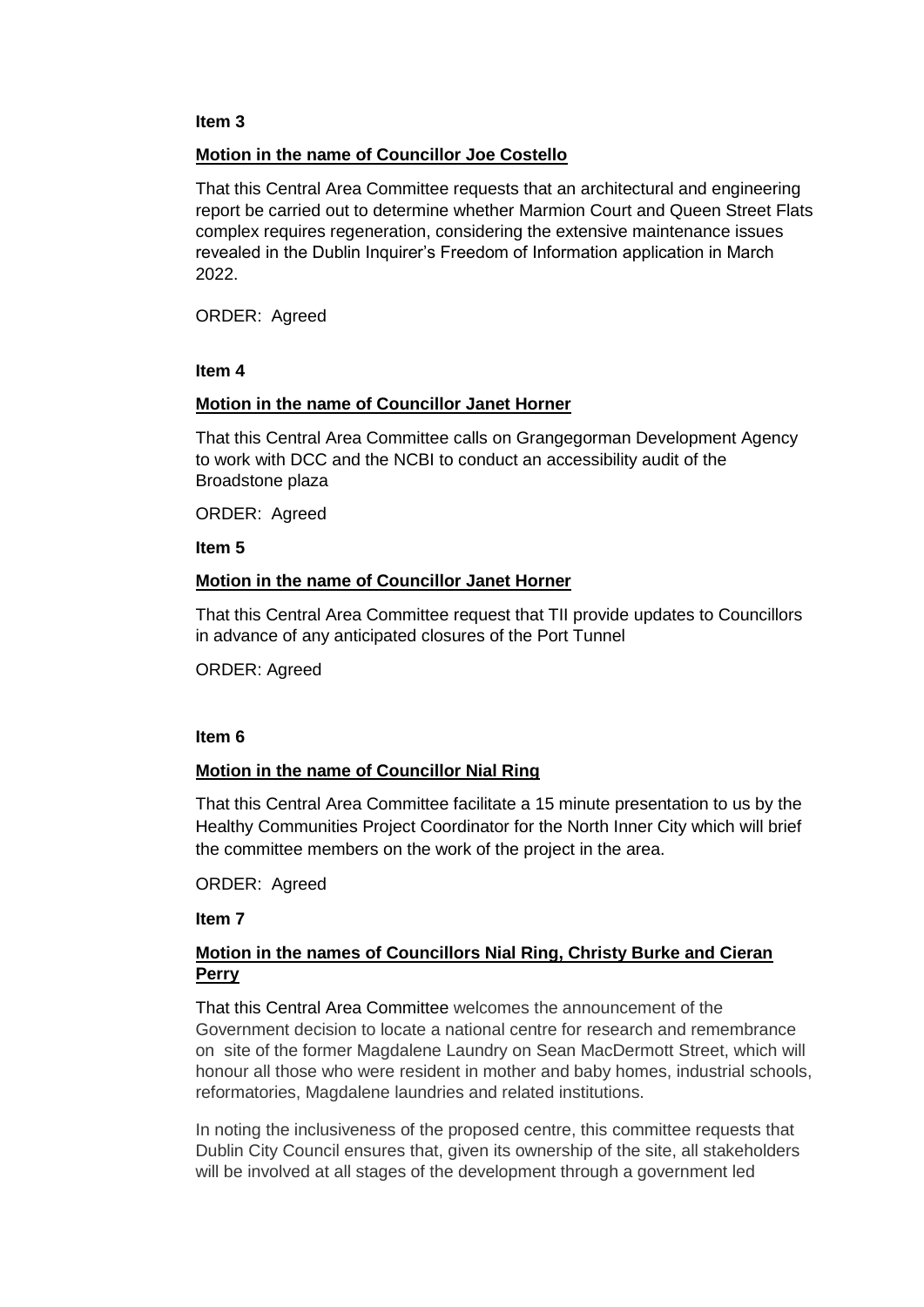consultative process, which should specifically include those particular cohorts/groups it is proposed to remember, recognise and honour within the centre.

ORDER: Agreed

## **Item 8**

# **Motion in the name of Councillor Nial Ring**

That this Central Area Committee agree that any proposed social housing on the Magdelene Laundry Site will consist of senior citizen accommodation as previously agreed and that this accommodation will be primarily offered to senior citizens downsizing from larger accommodation in the area.

Order: Agreed

## **Item 9**

# **Motion in the name of Councillor Nial Ring**

That this Central Area Committee request the Area Manager to commission a report on the condition of the pitches allocated to Sheriff Youth Club with a view to them being upgraded to the minimum standard necessary to ensure a safe playing surface.

ORDER: Agreed

## **Item 10**

# **Motion in the name of Councillor Cieran Perry**

That this Central Area Committee request that the Housing department provides a detailed update on the ongoing delays with the O'Devaney Gardens 56 unit development. While there may be legal issues which cannot be discussed publicly it's important that we have a plan for bringing these houses into use as soon as practically possible. The project has taken almost 4 years already and there doesn't appear to be any sign of completion of the development in the coming months. It would be acceptable that such an update would be in-camera and confidential.

ORDER: Withdrawn

# **Item 11**

# **Motion in the name of Councillor Cieran Perry**

The current Dublin City Development Plan and the new 2022 -2028 draft very clearly indicate that Dublin City Council don't see Dorset Street as anything more than a thoroughfare from the airport and north city suburbs. No vision has been laid out for the street. The consequences of this has been that over the decades, Dorset Street has evolved from an important community street, a key urban district and centre of employment into a hostile street rife with dereliction, social/security issues and heavy traffic. The Dorset Street Together Plan was developed collaboratively by local businesses and local residents and funded by